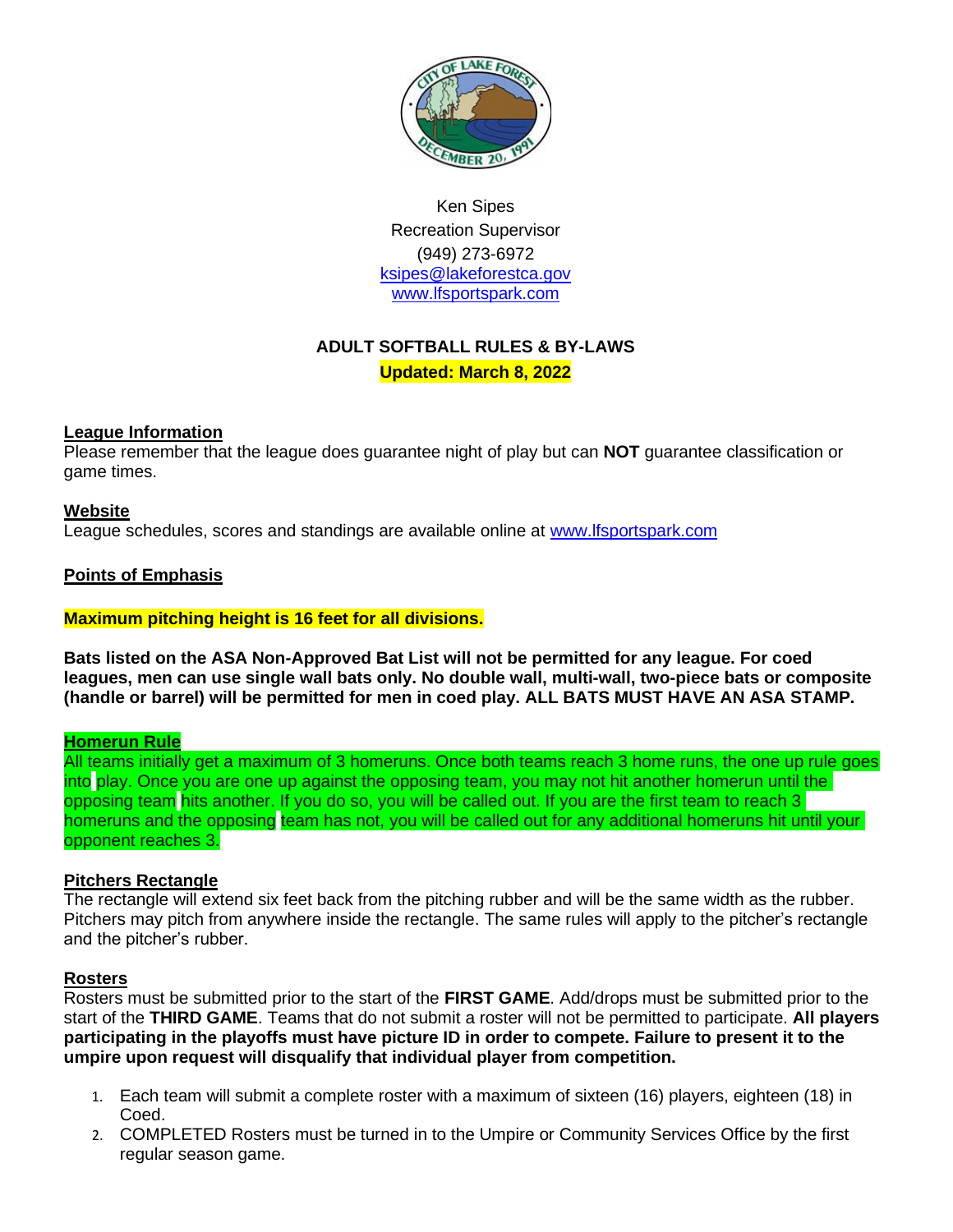- 3. No additions or deletions may be made after the start of the **THIRD** regular season game.
- 4. All roster changes must come to the Community Services Office in person.

# **Eligibility**

All players must be 18 years or older. Players may only participate on **One City of Lake Forest TEAM PER NIGHT in the same league.** If a player is found to be playing illegally, the player as well as the team manager may be suspended for the remainder of the season.

### **Rain Outs**

Games are cancelled due to inclement weather. **If the weather is questionable, call the MUD Line at 949-273- 6977 for updated league information.** All games will be played as scheduled unless cancelled on the MUD Line. Cancelled games will be made up at the end of the season prior to playoffs.

#### **Forfeit Procedures**

- 1. If a team forfeits a game, the forfeiting team will pay the City of Lake Forest Umpire \$30.00 prior to the start of their next game.
- 2. If a team forfeits a second time, the manager must pay \$30 cash to the City of Lake Forest Umpire prior to their next game. Failure to pay will result in the team not participating until the forfeit fee has been paid.
- 3. If a team forfeits a third time, the manager must pay \$30 cash to the Community Services Office and will automatically be dropped from the League with no refund.

#### **For further information, please call the City of Lake Forest Community Services Department at 949- 273-6972.**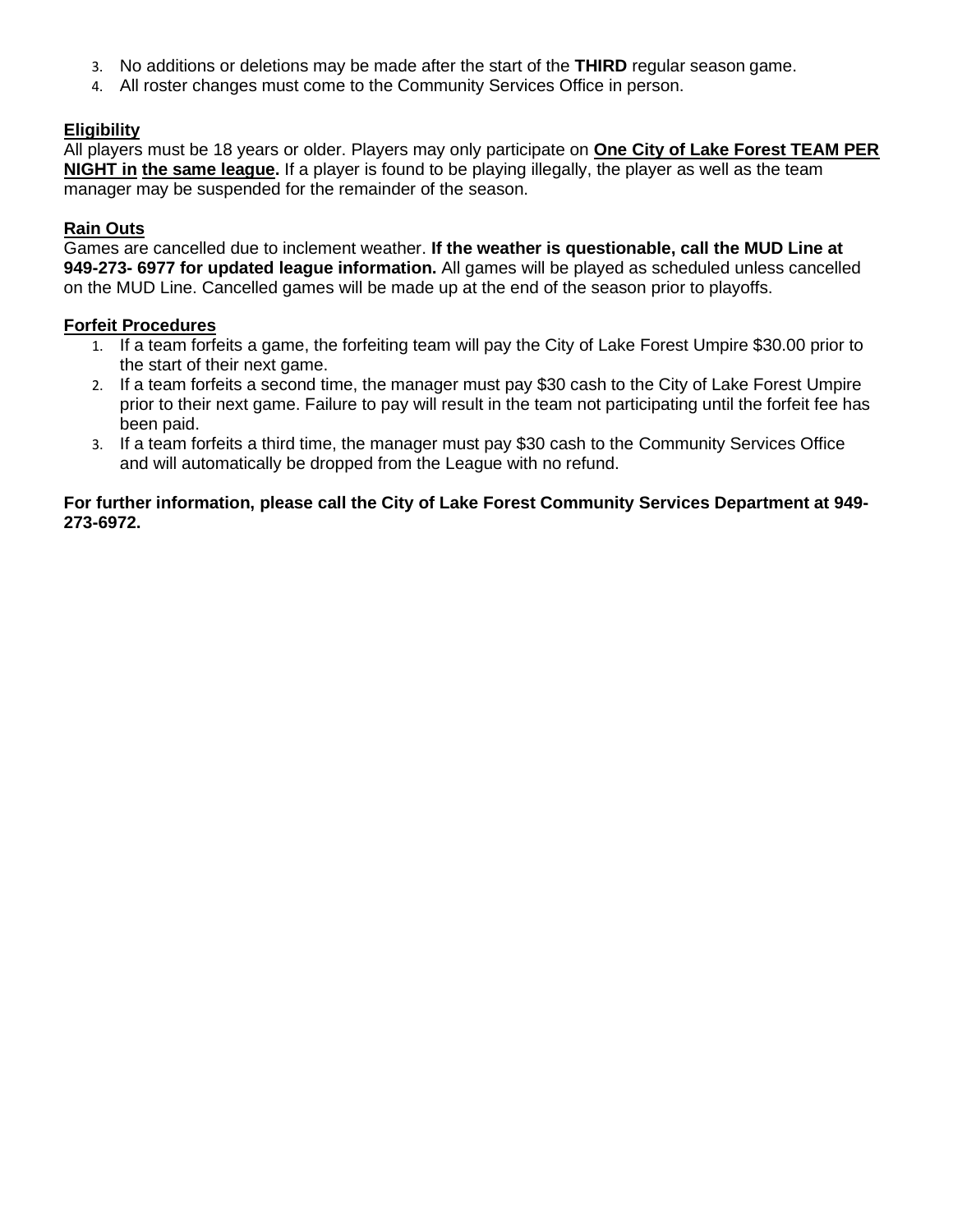# **CITY OF LAKE FOREST LEAGUE RULES**

# **I. Eligibility**

- **a.** Players must be at least 18 years of age.
- **b.** A person may play on only one City of Lake Forest team per night in the same league. NOTE: If an illegal player is identified and protested in the specified period, the game will be forfeited and the player in question and the team manager will be suspended for the remainder of the season. See below for player protests.
- **c.** Players must have pictured ID at all games.

# **II. League Format**

- **a.** Ten (10) games will be played.
- **b.** Teams will be divided into leagues based on ability.
- **c.** Ties in the standings will be broken by the following procedure:
	- i. Any regular season forfeit.
	- ii. Record against opposing team(s).
	- iii. Lowest number of runs allowed for entire season.
- **d.** In all leagues, the top four teams will qualify for the playoffs. The  $1<sup>st</sup>$  place team will oppose the  $4<sup>th</sup>$  place team and the  $2<sup>nd</sup>$  place team will oppose the  $3<sup>rd</sup>$  place team. The winners will meet for the Championship – single elimination. **(Subject to change depending on league).**

#### **III. Rules of Play**

Games will be played under the current SCMAF Softball Rules for Men with the following clarifications and/or additions/changes:

# (*Additions/Changes to SCMAF rules are in BOLD ITALICS*):

- **a.** No steel or metal cleats.
- **b.** Bats:
	- i. No bats that exceed the 98 mph of the ASA 2004 standard will be allowed. Therefore, any bat used must have the appropriate ASA 2004 or ASA 2000 certification seal on the bat, provided that bat has not lost its certification since receiving it from ASA. Bats that have lost their certification can be retrieved from the ASA website. Any bat manufactured prior to ASA testing may be allowed according to the sole discretion of the umpire if he/she

believes that the bat being used would pass the "not to exceed 98 mph ASA standard".

- *ii. No Titanium bats are allowed in any City of Lake Forest Adult Softball League.*
- iii. All Men's City of Lake Forest Softball Leagues may use multi-walled bats only if the bat meets the above stated, SCMAF and ASA criteria.
- *iv. In Coed City of Lake Forest Softball Leagues, men may use single-walled non- composite bats (no double wall, multi-wall, or 2 piece bats) only (includingthe handle). Women may use a multi-walled bat only if the bat meets the above staed, SCMAF, and ASA criteria.*
- v. For information regarding bat eligibility, please contact the league administrator for a list or visit asasoftball.com.
	- 1. **Penalty**  Batter will be declared out, ball declared dead and the bat shall be removed from the game. **NOTE:** When the batter hits the ball (either fair or foul), the above penalty will be enforced. If a ball is not hit and the illegal bat is discovered the penalty will be its removal from the game.
- **c.** Base runners may not leave the base at any time until the pitcher releases the ball. (**Penalty:** "No-Pitch" is called and the runner is out. After any legal pitch, if the ball is thrown to the base before the runner retouches, the runner is **forced out**. On a dropped or over thrown pickoff attempt, all runners may advance at their own risk without retouching the base.
- **d. Substitution/Batting Order:** *Lineups should be final five (5) minutes prior to game time.* A team may list any combination of eight (8) to sixteen (16) rostered players (18 in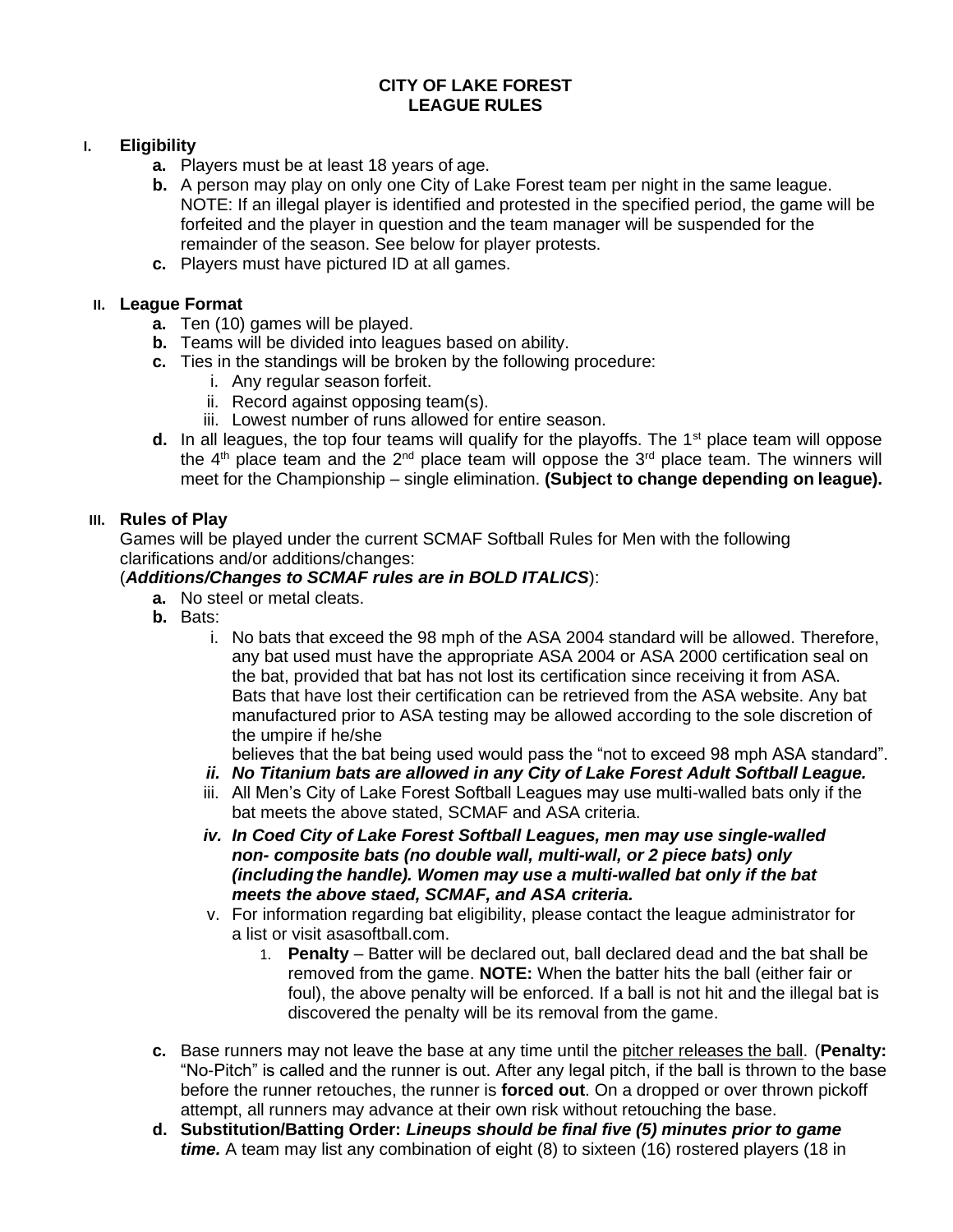coed) in the batting order and play any ten (10) on defense. Any players not listed in the starting line-up will be used as substitutes. Players arriving after the first pitch of the game (up to 16, 18 in coed) must be added immediately to the bottom of the lineup or withheld as substitutes. A late arriving player may take a defensive position on the field immediately.

- **e. Courtesy Runners:** A manager can use a courtesy runner for any base runner in an inning (no approval required). A courtesy runner may only be used after base runners have reached their bases and the play is dead. There is no limit to the number of courtesy runners allowed in an inning, however, a player may be a courtesy runner only once per inning. The manager may select any player to be the courtesy runner, provided that:
	- 1) Said player is not currently a base runner
	- 2) Said player in not the current batter

3) Said player has not already been a courtesy runner in the current inning If a courtesy runner is on-base when it is his/her turn to bat, an additional out will be awarded to the defensive team. A courtesy runner cannot be requested for a courtesy runner. The courtesy runner is allowed to remain on base (unless there are 3 outs), and the correct batter is not the player whose name follows that of the batter called out. If the same player is used as a courtesy runner more than once in an inning, and the infraction is discovered while

the improper runner is still on base, said improper runner shall be immediately replaced by the batter for whom the improper runner was inserted – no further penalty. If a courtesy runner is injured and must leave the game, and there are no legal substitutes available, the manager of the opposing team may choose to accept an out for the injured player leaving the base and game, or allow another courtesy runner for the injured player in exchange for an out the next time said injured player leaving the game is scheduled to bat (in accordance with Rule 6, Section 2G). In either case, only one out may be obtained for the removed player, and the injured player shall not thereafter participate in the game. A player officially becomes a courtesy runner when he/she takes his/her position on the base.

- **f. Live Ball Appeal Play:** When ball is alive any fielder may appeal any runner once. The ball is alive and all runners may advance with liability of being put out. The ball must be thrown or carried to the base where the appeal is to be made.
- **g. Dead Ball Appeal Play:** To make appeals after a DEAD BALL or "Time Out" is called by the umpire and the ball has been returned to the infield, any defensive player on the field with or without the ball may make a verbal appeal on a runner missing a base or leaving a base too soon on a caught fly ball. There is no need for a throw to a base or tag the appealed runner.
- **h. A DOUBLE BASE** is permitted at first base. In this case, the following rules apply.
	- i. A batted ball hitting the inside base shall be declared fair and a batted ball hitting the outside base shall be declared foul.
	- ii. Whenever a play is being made on the batter-runner, the defense must use the inside base, and the batter-runner must use the outside base. On extra base hits or balls hit to the outfield where there is no play being made at the double base, the runner may touch either base.
	- iii. Should the batter-runner reach and go beyond first base, he/she must return to the inside base.
	- iv. Should the batter-runner round the base on a hit to the infield or outfield, he/she must return to the inside base.
	- v. In the case that the batter-runner is required to touch the outside base, and touches **ANY PART** of the inside base, said runner shall be declared out. An appeal is not necessary, and the ball remains alive. In the case that the defensive player is required to touch the inside base and touches **ANY PART** of the outside base, said defensive player shall be considered to have missed the base. In the case that a batter-runner misses both bases in running to first base, it shall be treated as a base runner failing to touch a base. In this case, if an appeal is made prior to the batterrunner returning to the base, said batter-runner shall be declared out.
- **i. Lineups:** Each manager will be provided with an official lineup card on which the batting order must be listed. Substitutions in the batting order must be made in an official manner.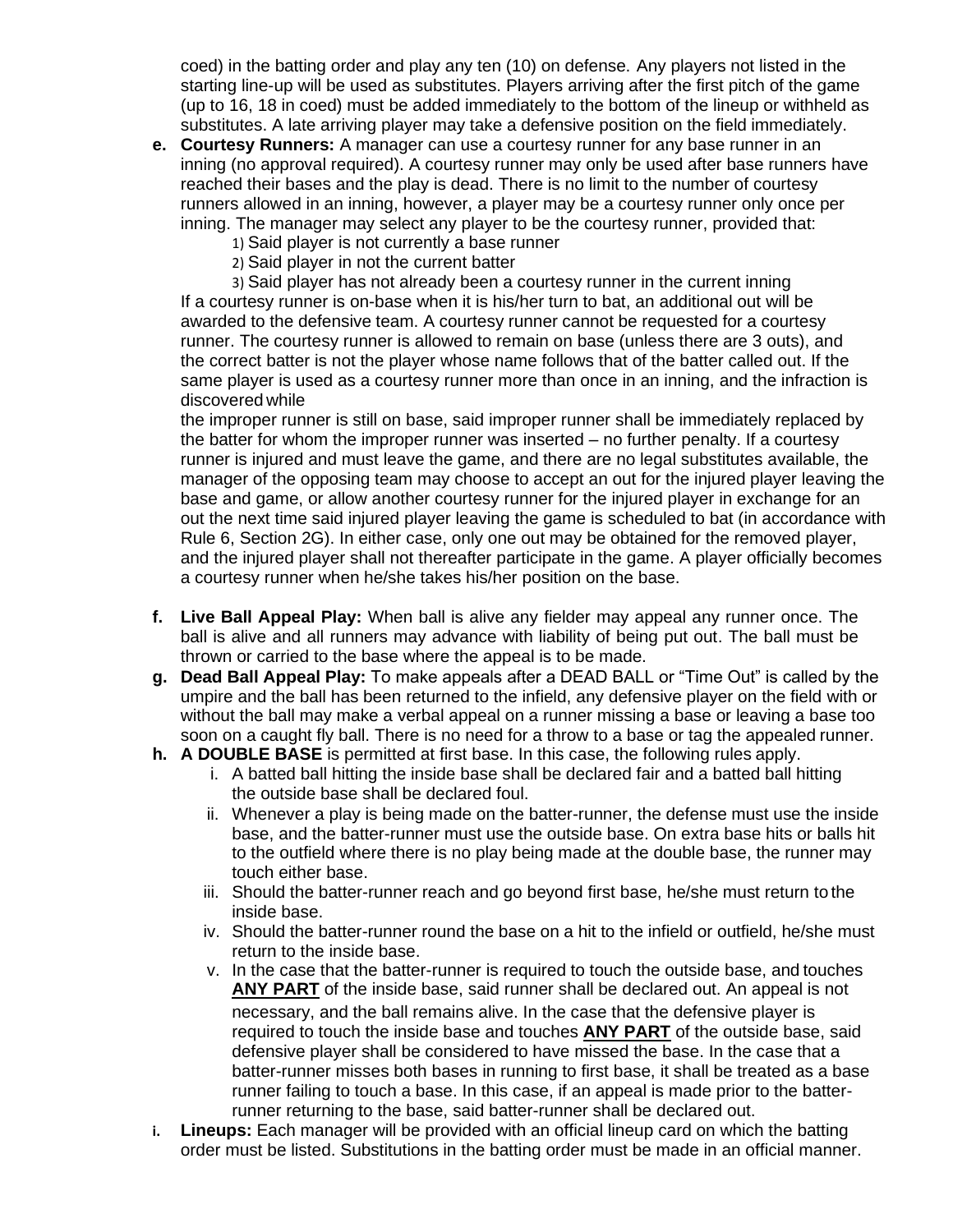### **Each player must print their name on the lineup card before each game.**

- i. Each team is advised to keep its own official scorebook in case an error in the scoring. **The umpires' score is final**, unless it can be proved erroneous by scorebooks.
- j. The umpire will keep the official time.
- k. Time Limit: 1 hour and 5 minutes.
	- *i. Games tied after 7 innings will be continued if the time limit has not expired.* ii. Any inning started must be completed unless the home team is ahead.
- *l. Mercy Rule: If a team is twenty (20) or more runs after four (4) innings OR fifteen (15) or more runs ahead after five (5) innings the game is called OR twelve (12) or more runs ahead after six*

*(6) innings the game is called.*

- m. No batting or infield practice is allowed on the field before games.
- n. A game shall be forfeited if:
	- i. A team fails to field eight (8) or more players when the umpire calls "Play Ball"
	- *ii. Failure to pay the official the required amount prior to game time.*
	- iii. If, in the opinion of the umpire, the manager does not have control of his team.
	- iv. Continued delay of game after the umpire has called "Play Ball."
	- v. Continued harassment of umpire or opposing players.

# **IV. Coed Rules of Play**

- **a.** There must be a minimum of three (3) outfielders behind the outfield restriction line (180' arc from home plate) until the ball hits the bat. *If a rover is used when a female is at bat, that player must be female*. (**Penalty**-batter will be awarded first base unless she has reached base safely and all base runners have advanced at least one base.)
- *b. No sliding at first base or home plate (Penalty-runner is out, ball is dead). Runners may dive back or slide back to all three (3) bases.*
- **c.** At no time do we insist or make it mandatory for anyone to slide, only to avoid interference with a fielder.
- **d.** A maximum of five (5) men or six (6) women may be in the field at any one time. **A team, which only has four (4) females, may only play the game with five males on defense. You may play with six females and four males on defense.** If a team does not have at least four (4) females and four (4) males, it must forfeit the game.
- **e.** The batting order may consist of an odd number of males and females, but every other person in the order must be a female. **Males may never bat in consecutive order** in the lineup. If there are an odd number of players, and the odd person is a male, a rotating male/female batting order may be used. Two females may bat consecutively.
- **f.** A runner scoring from third base need only cross the scoring line which is drawn from the front corner of home plate closest to third base to the backstop parallel to the first base line. Crossing the scoring line means **the foot has touched the ground on or beyond this chalked scoring line**. Runners must not touch home plate nor the extension or they will be called out. A runner is out at home if the catcher has the ball securely in his/her glove and is in contact with any part of home plate before the runner has touched or crossed the line (same as a force out at any other base). There will also be a **committal line** marked between third base and home plate. If a runner passes this line, he/she must continue home or the umpire will automatically call out the runner. A runner between  $3<sup>rd</sup>$  and home may also be tagged out.
- **g.** A male, who is walked on three (3) consecutive balls without any strikes received during his time at bat or intentionally walked prior to any pitches, shall be awarded second base. Base runners may advance only if forced to vacate their bases. NOTE: After a male batter receives one (1) or more strikes and is then issued an intentional walk, he shall be awarded first base.

# **V. Forfeit Procedures**

- **a.** A game shall be called a forfeit if
	- **i.** A team fails to have eight (8) players on the field at game time. **GAME TIME IS FORFEIT TIME.**
		- ii. A team fails to pay the officials at game time.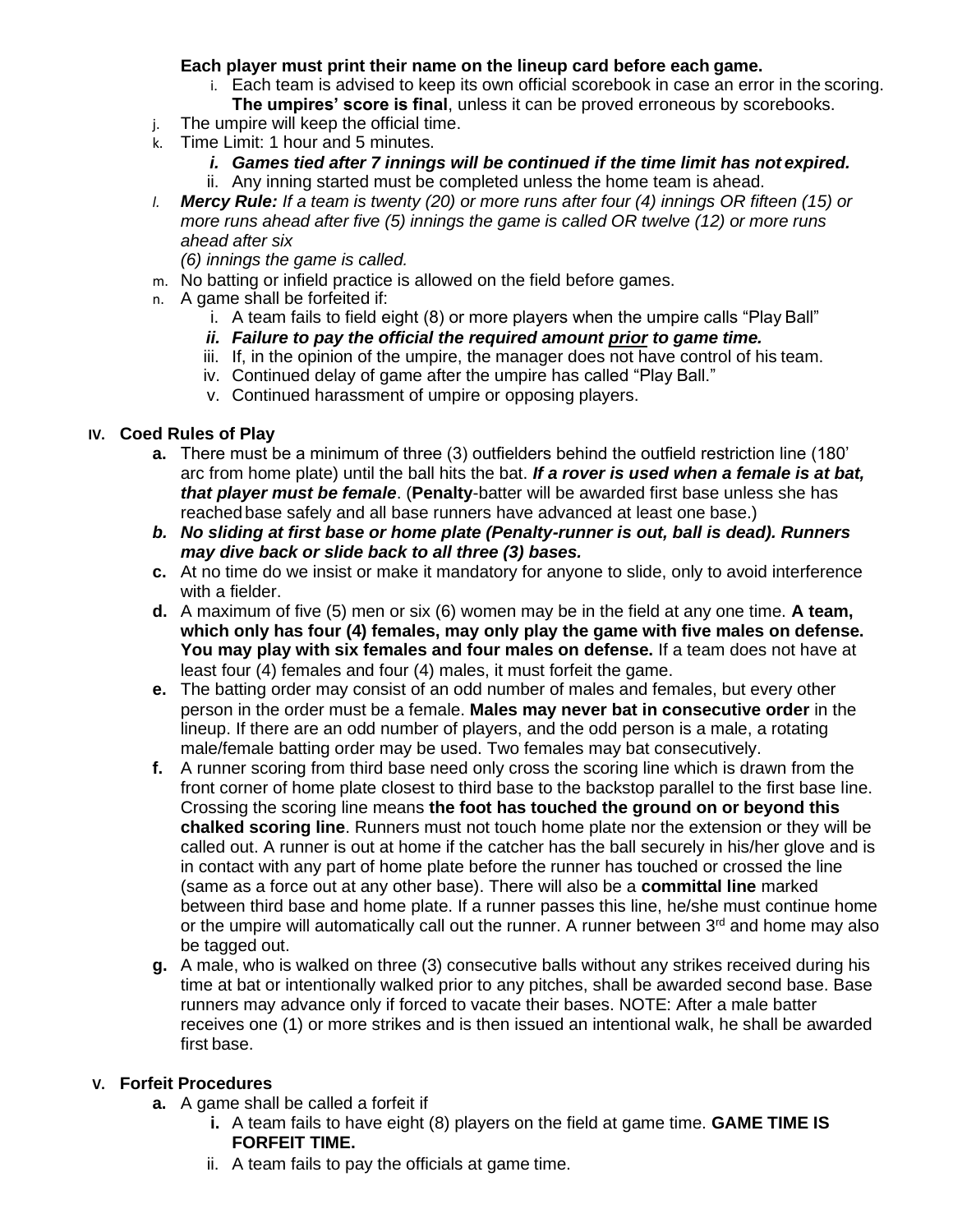- iii. In the opinion of the officials, a manager does not have complete control of his team.
- iv. Continued harassment of officials and/or scorekeepers.

#### **VI. Protests**

- **a. All protests must be submitted to the City of Lake Forest Community Services Department, 28000 Rancho Parkway, Lake forest, CA no later than 5:30 p.m. the following day.**
- **b.** Protests must be clearly written and accompanied by the required \$20.00 cash-filing fee. If a protest is upheld, the fee shall be returned. **No protest will be considered or honored on any official's judgment call.**
- **c.** All protests must be stated (before the next pitch) to the umpire and the opposing manger, stating the exact reason of the protest. The umpire shall note the protesting manager's statement exactly.
- **d. Protests regarding roster eligibility must be made before the first pitch of the batter in question, the first time through the batting order, or before the next pitch at the time the player in question enters the game.**
	- i. In the case of a player protest, the players identification will be checked and documented and the game will be allowed to continue with the player in question participating. If the league administration determines that the player in question is illegal, then the game in question will be forfeited and the player in question and the manager from the team in question will be suspended from the league for the remainder of the season, is proper protest procedures are followed.
- *e. Three (3) minutes will be allowed for a protest and added onto the end of the game.*
- **f.** If a protest is upheld, the game will be finished from the exact point where the protest was made. The same score, outs and position of base-runners will be used.

#### **VII. Suspensions**

**Ejections:** Any player, coach or manager who has been ejected from a ball game shall not be permitted to coach nor manage from the coach's box or the dugout or bleachers nor shall he/she participate or coach in the next playable game. Any game in which a suspended player participated shall be forfeited by his/her team. Any player or coach ejected from inflicting unnecessary bodily harm to any player, official, or spectator may be suspended for at least four games and cannot play until the League Director issues a final decision. The umpire shall provide a written report to the League Director stating the cause of the ejection. All ejected players must leave the facility within one (1) minute or his team may forfeit the game. Any player ejected twice in any league will be suspended for the rest of the season and the next scheduled season. Players may receive a suspension(s) for pre-game or post-game misconduct even if the umpire is not there at the time. Any player(s) or team that has been suspended will not be awarded a refund for any part or full game(s) missed. A one game suspension may not be appealed.

**Appeals**: Any player who is suspended from participation for **three games or longer** may appeal the suspension in writing. Suspended players who are in the appeal process may not participate in the Adult Softball Program until the Review Board makes a final decision. The suspended player(s) may or may not be invited to speak on his/her behalf. Upon conclusion of the review process, the board's decision will be final. All appeals must be received within one week of suspension. **Any ejection will automatically result in a minimum of one-week.**

**REVIEW BOARD**: All suspension appeals will be decided by a Review Board comprised of responsible people appointed by the Sports Director. This Review Board may include but is not limited to: members of the Sports Staff, Community Services staff and other managers. Suspension appeals shall not be decided by managers

from the league in which the appeal has arisen. All decisions reached by the Review Board on suspension appeals shall be final.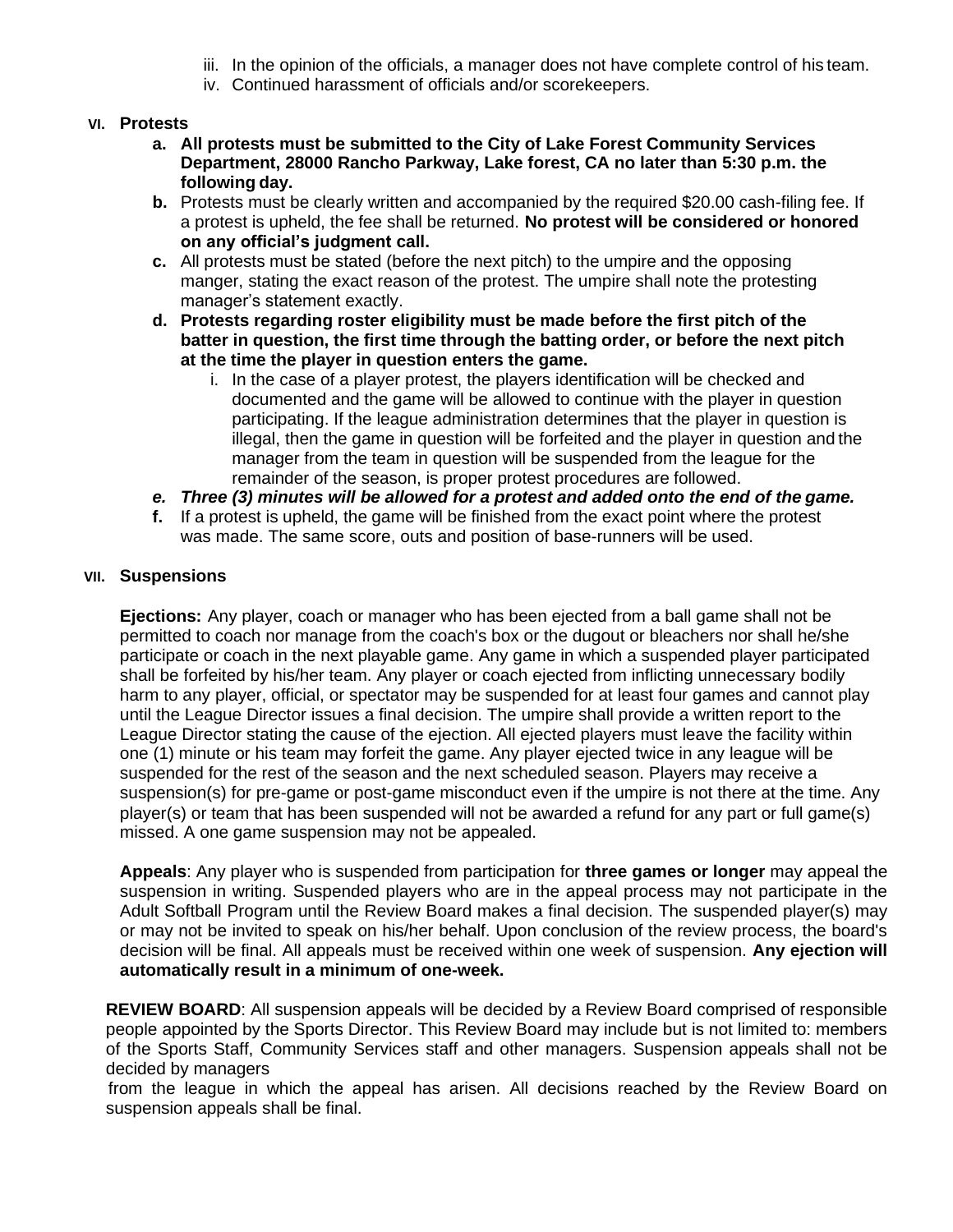# **MANAGERS' RESPONSIBILITIES**

Each team shall have one permanent rostered manager. Duties of the manager shall include, but not be limited to the following:

- 1. Be responsible for the conduct of their players and spectators before, during, and after the game.
- 2. Do everything possible to assist the umpire and scorekeeper in keeping the game conduct in an orderly manner.
- 3. Report and keep current the phone number (work and home) and address of the manager.
- 4. Call the Community Services Department and verify make-up games whenever your game has been cancelled or postponed. Failure to appear for a make-up game shall be declared a forfeit and will not be rescheduled.
- 5. Be responsible for giving the umpire the team line-up prior to game time and keeping him/her advised of any changes.
- 6. Assist the Field Ambassador in completing an accident report, in the event of a player related injury, by supplying the players name, address, phone number, and all other necessary information required by the Field Ambassador.
- 7. Managers found to be playing non-rostered or ineligible players may be suspended up to a maximum of three

(3) league games.

8. Managers are responsible for all equipment used during league play. Managers are subject to suspension if Non-certified equipment is being used during league play.

# **PLAYERS CODE OF CONDUCT**

These leagues are sponsored by the City of Lake Forest Community Services Department. **SPORTSMANSHIP RATES HIGH IN OUR LEAGUES, EVEN ABOVE WINNING,** and the League Director reserves the right to deny any team admittance to the City of Lake Forest Adult Softball Leagues if he feels that their past conduct (in the City of Lake Forest or any other city) is not representative of good sportsmanship and may create a hazard to the well-being of the other players and participants. **The City of Lake Forest Community Services Department also reserves the right to deny awards to any team or teams engaging in unsportsmanlike behavior during any part of the season (including playoffs).**

1. **NO PLAYER SHALL**: Lay a hand upon, push, shove, or strike, or threaten to strike an official.

**PENALTY:** The player(s) shall be immediately ejected from the game and banned from participating in the City of Lake Forest Adult Sports Program and may be legally prosecuted for assault.

2. **NO PLAYER SHALL**: Refuse to abide by an official's decision.

**PENALTY:** The player(s) shall be immediately suspended and shall be suspended for it least the following game (possibly more).

3. **NO PLAYER SHALL**: Be guilty of objectionable demonstrations by throwing of gloves, bats, balls or any other forceful action.

**PENALTY:** The degree of infraction of this rule of good sportsmanship shall, in the official's judgment, draw a minimum penalty of warning to a maximum penalty of removal from the game. Officials are required to immediately suspend from further play, any player who throws a bat in an unsportsmanlike manner.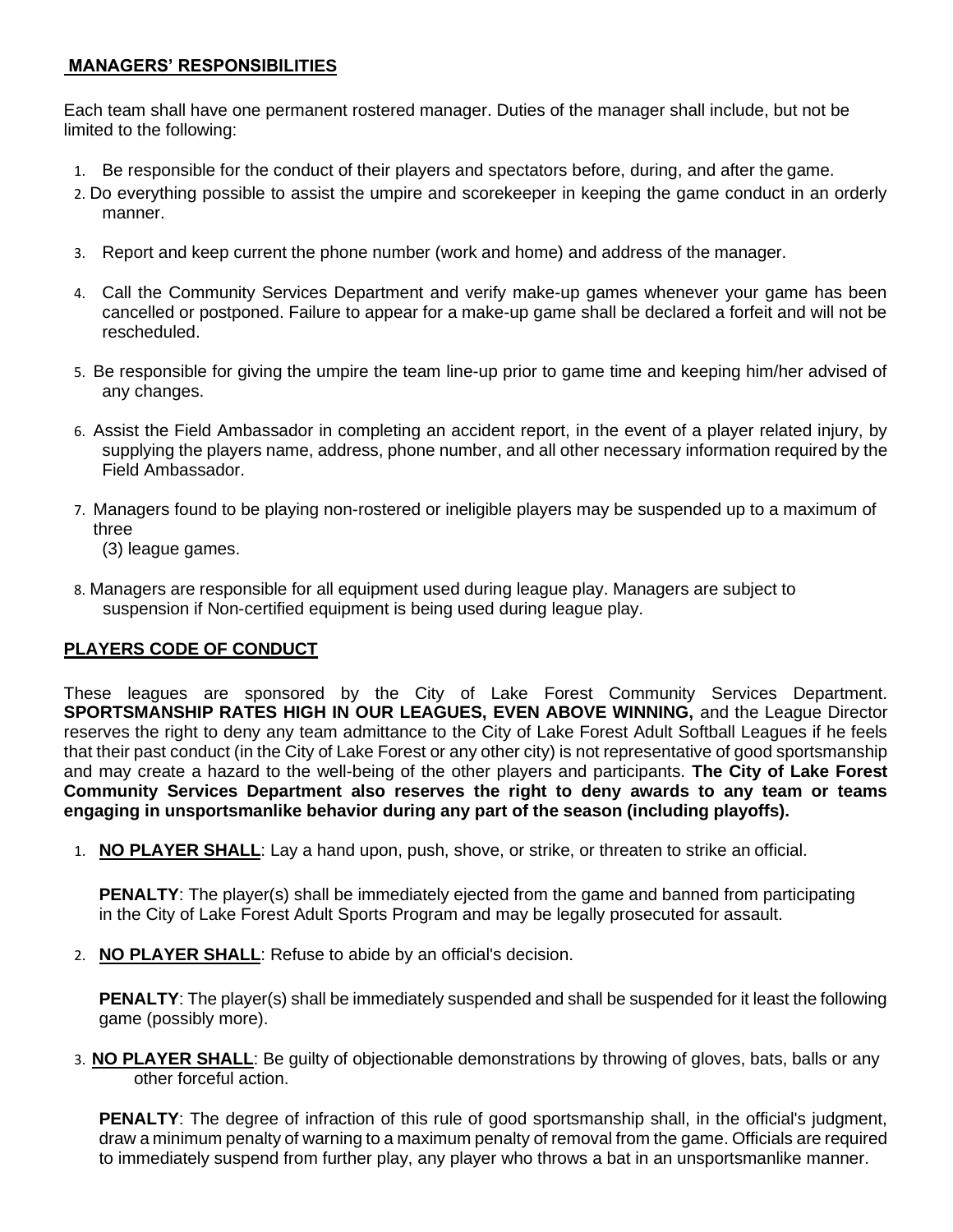4. **NO PLAYER SHALL**: Be guilty of inflicting personal, verbal abuse upon any official for any real or imaginary wrong decision or judgment.

**PENALTY:** Officials are required to immediately eject the player from the game and report the player to the League Director.

5. **NO PLAYER SHALL**: Discuss with an official in any manner the decision reached by such official except the manager or captain.

**PENALTY:** The degree of infraction of this rule of good sportsmanship shall, in the official's judgment, draw a minimum penalty of warning or a maximum penalty of removal from the game.

6. **NO PLAYER SHALL**: Be guilty of using unnecessarily rough tactics in the play of the game against the body and person of any opposing player.

**PENALTY:** Officials are required to immediately suspend the player from further play.

7. **NO PLAYER SHALL**: Be guilty of physical attack as an aggressor, upon any player, official or spectator.

**PENALTY**: Officials are required to immediately suspend the player from further play and report such player to the League. Such player shall remain suspended until his/her case has been reviewed by the League Director. The length of suspension will depend on the incident but will usually involve several weeks to expulsion. Any player ejected for fighting, the player will be suspended for all league play for one (1) full year.

8. **NO PLAYER SHALL**: Be guilty of abusive verbal attack upon any player, official, or spectator.

**PENALTY:** The degree of infraction of this rule of good sportsmanship shall, in the official's judgment, draw a minimum penalty of warning or a maximum penalty of removal from the game. Any player(s) who continues with this type of conduct throughout the season may be barred from future leagues.

9. **NO PLAYER SHALL**: Use profane, obscene, or vulgar language in any manner, or at any time.

**PENALTY**: The degree of infraction of this rule of good sportsmanship shall, in the official's judgment, draw a minimum penalty of warning or a maximum penalty of removal from the game. Any player(s) who continues with this type of conduct throughout the season may be barred from future leagues.

10. **NO PLAYER SHALL**: Appear on the field of play at any time in an intoxicated condition or under the influence of a controlled substance.

**PENALTY:** Officials are required to immediately suspend player(s) from play and report same to the League Director. Player(s) will be expelled for the remainder of the season.

**NOTE: No alcoholic beverages or controlled substances are permitted in any park before, during and/or after games. Forfeiture of game may result if this occurs, along with expulsion from the league. Players violating this rule will be suspended immediately**.

11. **NO PLAYER SHALL**: Be guilty of gambling upon any play or the outcome of the game with spectator, player or opponent.

**PENALTY:** Officials are required to report violations of this rule to the League Director.

12. **NO PLAYER SHALL**: Smoke or chew tobacco during the game on the field, in the dugout or in the bleacher area.